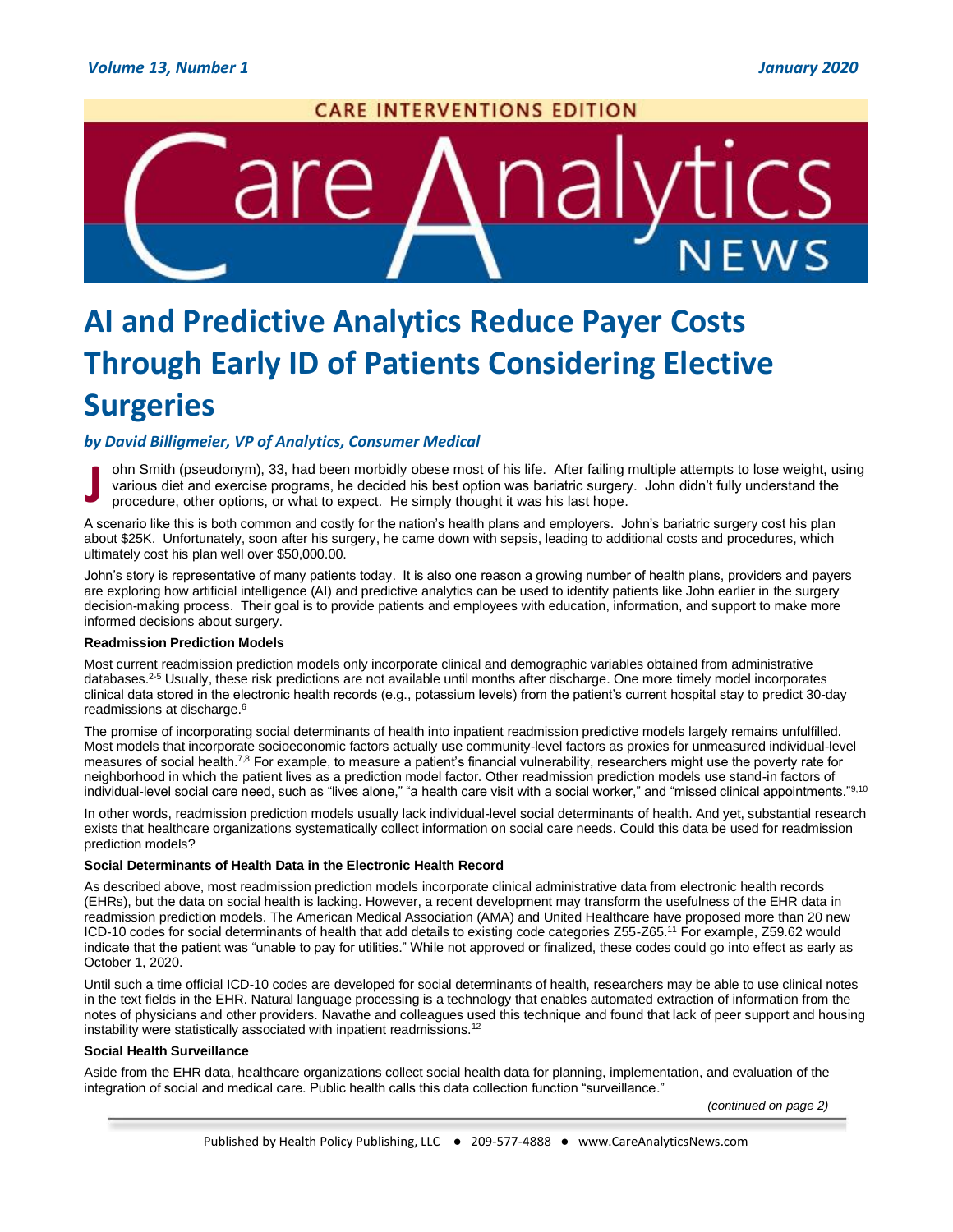# **2 Care Analytics News January 2020**

# AI and Predictive Analytics Reduce Payer Costs Through Early ID of Patients Considering Elective Surgeries

# …continued from page 1

In public health, active surveillance involves the health department directly conducting research or reaching out to providers and laboratories for data. Passive public health surveillance involves collecting information when health providers or laboratories voluntarily report cases of disease.

As with public health surveillance, social health surveillance allows healthcare organization to monitor the social conditions in a systematic way in order to guide interventions or measure progress towards goals. In our research on medical care and social care integration, we describe two types of social surveillance approaches that can be used in readmission prediction models: active and passive.

# **Using Predictive Data to Reduce Unnecessary Procedures**

Using technology to improve the decision process for consumers is a necessary undertaking. One of the critical challenges facing the healthcare industry today is how to eliminate and reduce unnecessary medical tests and treatments that cost an estimate[d \\$200](https://www.pbs.org/newshour/health/200-billion-perils-unnecessary-medical-tests)  [billion annually](https://www.pbs.org/newshour/health/200-billion-perils-unnecessary-medical-tests) and cause an estimate[d 30,000 deaths a year.](https://khn.org/news/putting-a-lid-on-waste-needless-medical-tests-not-only-cost-200b-they-can-do-harm/)

Elective surgeries make up a large percentage of those performed in the U.S. Each year, more than 2.3 million people undergo one of the following procedures:

- 1,000,000 hip and knee replacements
- 500,000 low back surgeries
- 600,000 hysterectomies
- 228,000 bariatric surgeries

These surgeries are costly. [Knee surgeries alone can cost up to \\$50,000.00.](https://www.wsj.com/articles/what-does-knee-surgery-cost-few-know-and-thats-a-problem-1534865358) Lower back surgeries range on average from \$50,000 to \$100,000. While cost is a reason to examine the factors influencing elective surgeries, a more critical issue is that it is often choice and not expert advice or counsel from physicians driving patients' decisions. An analysis of government data that say[s upwards of 20 percent of surgeries performed are](https://www.usatoday.com/story/news/nation/2013/06/18/unnecessary-surgery-usa-today-investigation/2435009/)  [unnecessary.](https://www.usatoday.com/story/news/nation/2013/06/18/unnecessary-surgery-usa-today-investigation/2435009/)

*An analysis of government data that says upwards of 20 percent of surgeries performed are unnecessary.*

The number of potentially unnecessary surgeries performed is one reason why it is important for plan sponsors to look for ways to educate consumers so they make better decisions.

Educating consumers begins with identifying those employees or plan members considering surgery. While programs to connect with patients considering surgery do exist, especially among larger employers, engagement at the right time in the decision-making process can be problematic.

For example, an individual may undergo a medical test or start treatment for a condition like lower back pain, but by the time claims data is available, the decision to proceed with the surgery is already made. Often such decisions are finalized without clinical advice or a second opinion.

### **Enter AI and Predictive Analytics**

Here's where and why AI and predictive analytics can begin to play a critical role in the early identification of patients considering elective surgeries. Predictive outreach models use actuarial analysis and a range of data - such as claims (medical and Rx), social determinants of health (SDoH), demographics and environmental factors - to predict a future event, and subsequently seek to avoid that event through intervention.

These data elements, when combined with machine learning (ML) and AI predictive models, can spot very complex patterns in patients' behaviors that typically lead to surgery. These patterns are not easily uncovered by conventional means. This technique is extremely valuable, as future events can be predicted prior to all of the claims data being available. In contrast, while a standard disease management model identifies a population with a particular diagnosis or prior expenditures, it's usually too late to make a difference.

Predictive technology for surgery examines two basic issues: 1) who is at risk and 2) at what point in the care process is there the opportunity to engage and educate. To find these insights, organizations can use claims data including medical, pharmacy, physical therapy and even behavioral health.

The data analyzed indicates patterns and trends useful in identifying patients considering surgery. Consider an employee who is taking OTC NSAIDs for knee pain. She then progresses to a prescription NSAID, increasingly stronger, then opioids. That pattern can indicate that within a few months – that employee will be considering surgery. Reaching her early on provides an opportunity for intervention and education.

Additionally, it is helpful to analyze robust database warehouses that mirror a specific population to identify trends. For example, Medicare Advantage data for older patients considering knee surgery; commercial health plan data for younger populations. Combined with organization-specific data, use of information from a warehouse can provide important insights that can feed into the predictive model.

There are other valuable insights to be found through predictive modeling. Data analysis allows organizations to think about what has been done in the past to engage patients considering surgeries and consider the strategies that will provide better outcomes in the future. One of the most beneficial features of AI is that it enables us to continually learn.

*(continued on page 3)*